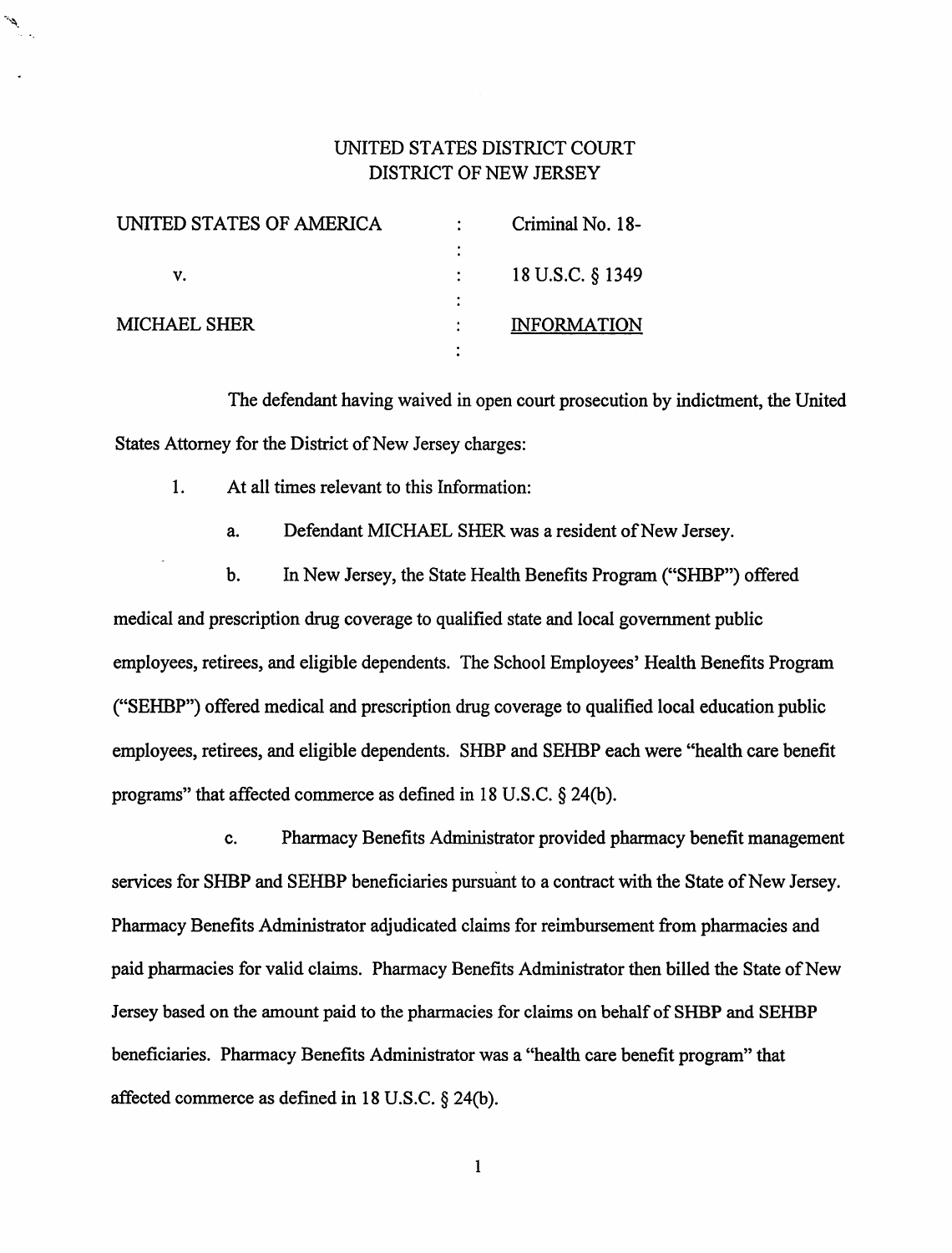2. At all times relevant to this Information:

a. In general, compounding was a practice in which a licensed pharmacist combines, mixes, or alters ingredients of one or more drugs in response to a prescription to create a medication tailored to the medical needs of an individual patient. Compounded drugs were not approved by the United States Food and Drug Administration ("FDA"); that is, the FDA did not verify the safety, potency, effectiveness, or manufacturing quality of compounded drugs.

b. Compounded drugs could be appropriately prescribed by a physician when an FDA-approved medication did not meet the health needs of a particular patient. For example, if a patient was allergic to a specific ingredient in an FDA-approved medication, such as a dye or preservative, a compounded drug could be prepared excluding the ingredient that triggers the allergic reaction.

c. Compounding Pharmacy was a pharmacy located outside of New Jersey that prepared compounded medications. When Compounding Pharmacy received a prescription for a compounded medication for an individual with prescription drug coverage under SHBP and SEHBP administered by Pharmacy Benefits Administrator, Compounding Pharmacy would electronically verify coverage with Pharmacy Benefits Administrator, fill the prescription by mailing the compounded medication to the individual, bill Pharmacy Benefits Administrator for the prescription, and receive payment from Pharmacy Benefits Administrator. In 2015 and 2016, Pharmacy Benefits Administrator paid Compounding Pharmacy in excess of \$50,000,000 for compounded medications mailed to individuals in New Jersey.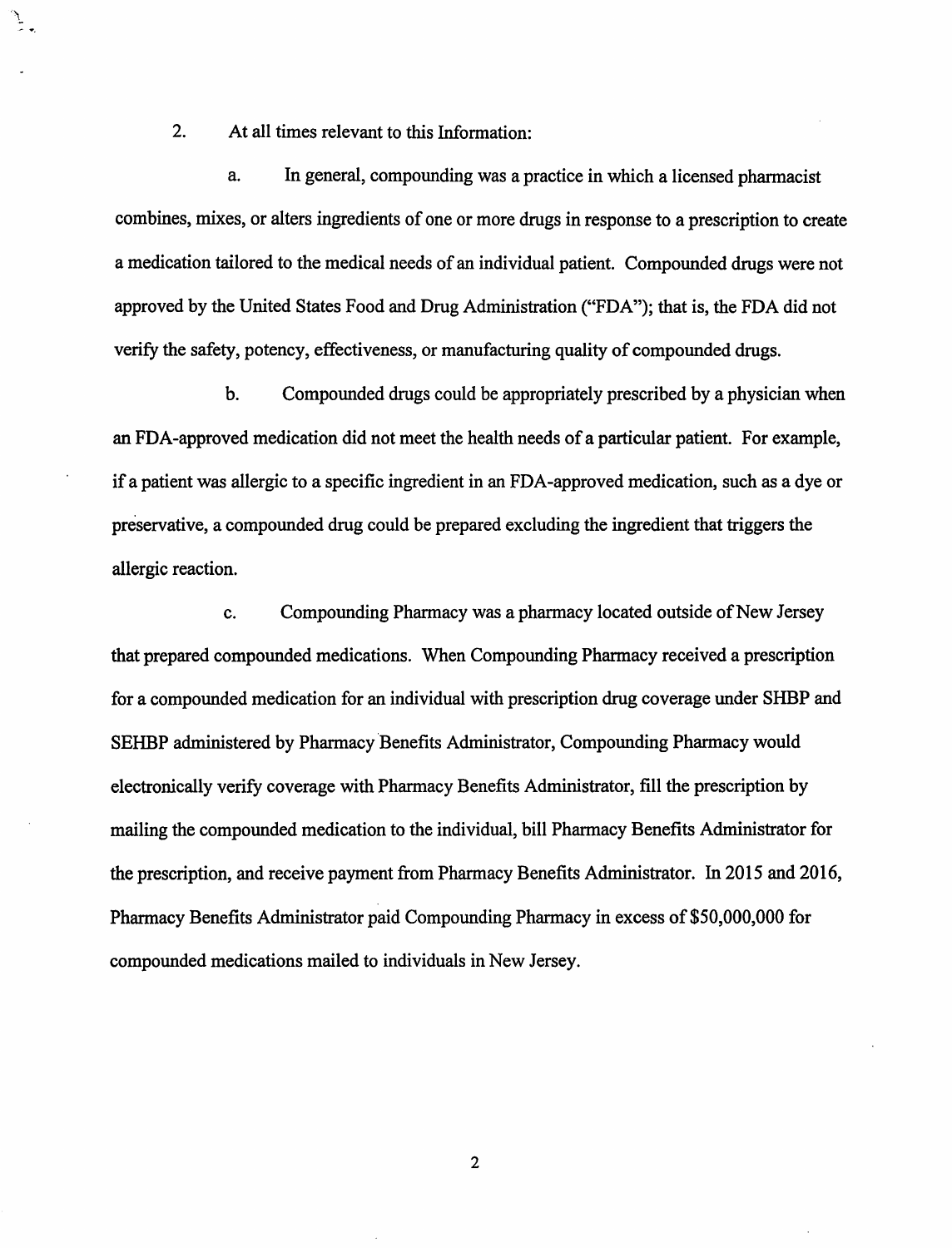3. From in or about January 2015 through in or about April 2016, in Atlantic County, in the District of New Jersey, and elsewhere, defendant

#### MICHAEL SHER

did knowingly and willfully conspire and agree with others to execute a scheme and artifice to defraud a health care benefit program and to obtain, by means of false and fraudulent pretenses, representations, and promises, money and property owned by, or under the custody and control of, a health care benefit program in connection with the delivery of and payment for health care benefits, items, and services, contrary to Title 18, United States Code, Section 1347.

# **Object of the Conspiracy**

4. It was the object of the conspiracy for defendant MICHAEL SHER and others to unlawfully enrich themselves by causing the submission of false and fraudulent insurance claims for medically unnecessary compounded prescription medications to Pharmacy Benefits Administrator and by receiving a percentage of the money Pharmacy Benefits Administrator paid Compounding Pharmacy for those compounded prescription medications.

# **Manner and Means of the Conspiracy**

5. It was part of the conspiracy that defendant MICHAEL SHER and others learned that Pharmacy Benefits Administrator would reimburse thousands of dollars for one individual's one-month supply of certain prescription compounded medications, including compounded vitamin combinations, pain creams, scar creams, antifungal creams, and libido creams.

6. It was further part of the conspiracy that, for the compounded medication prescriptions they arranged, defendant MICHAEL SHER and others would receive from Compounding Pharmacy a percentage of the amount that Compounding Pharmacy received from Pharmacy Benefits Administrator for the medication.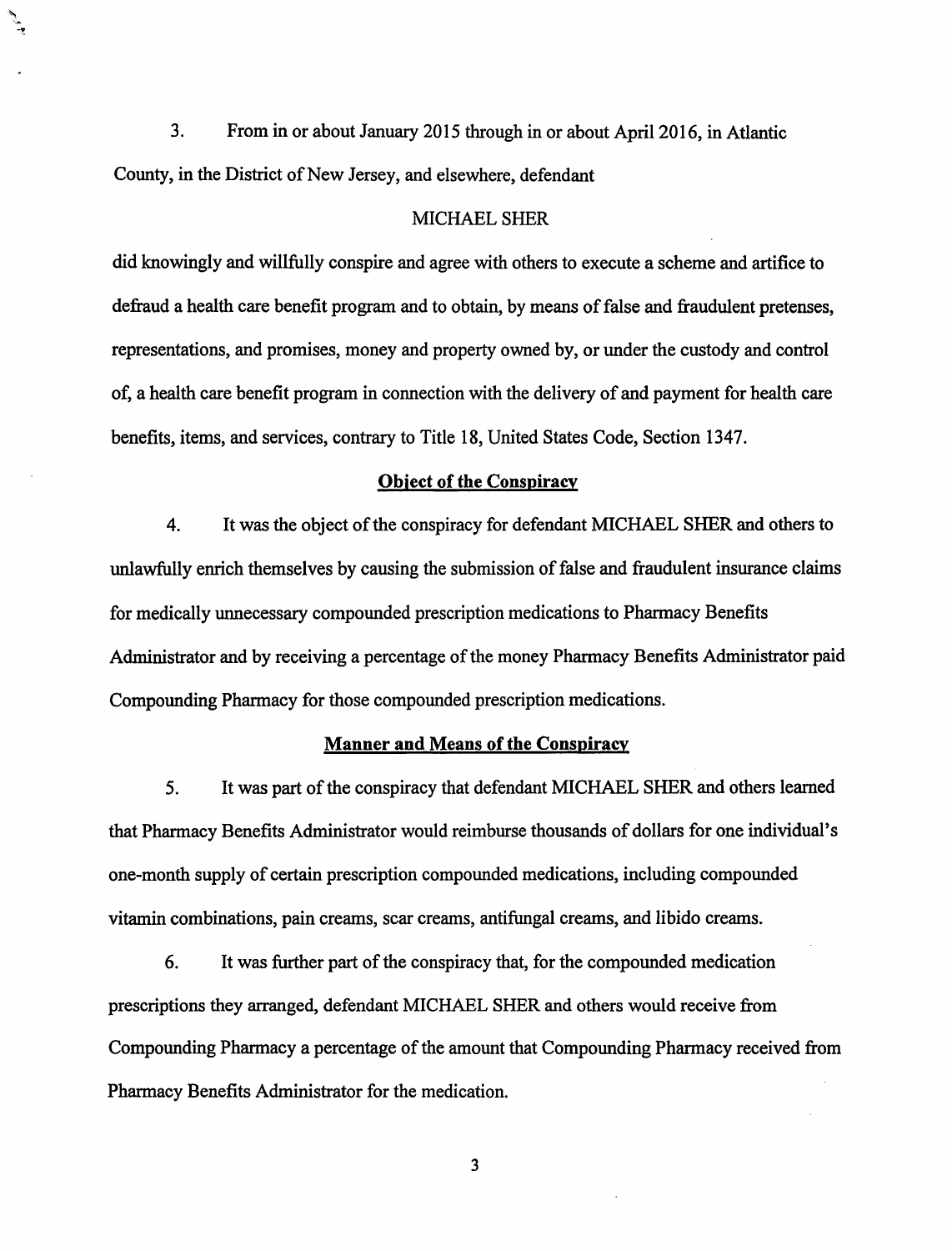7. It was further part of the conspiracy that defendant MICHAEL SHER and others recruited state and local government and education employees who had benefits under the SHBP and SEHBP and had a prescription drug benefit administered by Pharmacy Benefits Administrator.

8. It was further part of the conspiracy that defendant MICHAEL SHER and others paid other individuals to recruit state and local government and education employees who had benefits under the SHBP and SEHBP and had a prescription drug benefit administered by Pharmacy Benefits Administrator.

9. It was further part of the conspiracy that defendant MICHAEL SHER and others, with no medical training or licenses and with the sole purpose of receiving money from Compounding Pharmacy, would persuade these individuals to obtain compounded prescription medications from Compounding Pharmacy without any evaluation by a medical professional that the individuals had a medical necessity for the compounded prescription medications.

10. It was further part of the conspiracy that defendant MICHAEL SHER and others would obtain insurance information from these individuals and complete and cause the completion of prescriptions for compounded medications for the individuals, even though the individuals had no medical necessity for the compounded medications.

11. It was further part of the conspiracy that defendant MICHAEL SHER and others would use pre-printed prescription forms for compounded medications and would specifically select medications on the form with the highest possible reimbursement, without any consideration of the medical necessity of the medications.

12. It was further part of the conspiracy that defendant MICHAEL SHER and others would have the pre-printed prescription forms marked to request 12 months of refills in order to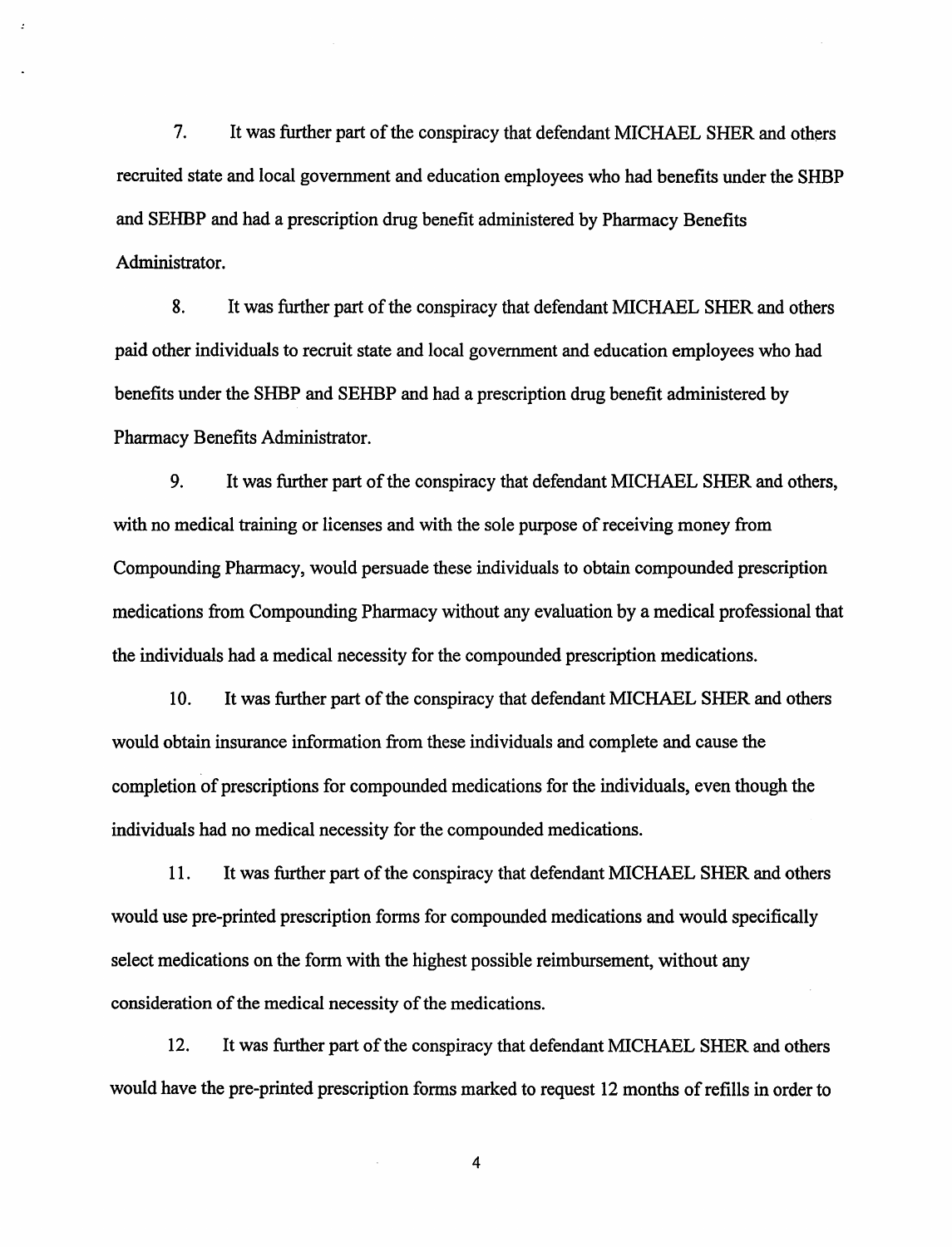obtain the highest possible reimbursement, without regard for the medical necessity of receiving the medications for 12 months.

13. It was further part of the conspiracy that defendant MICHAEL SHER and others secured the signatures of doctors and other qualified health care professionals on pre-printed prescriptions for individuals (a) without the doctors having a doctor/patient relationship with the individuals; (b) without the doctors evaluating whether the individuals had a medical necessity for a compounded medication; (c) without the doctors considering a non-compounded prescription or over-the-counter medication for the individuals; and/or (d) without the doctors having evaluated whether the compounded medication would have any adverse effect on the individuals.

14. It was further part of the conspiracy that once a pre-printed prescription was completed with the signature of a doctor or other qualified health care professional, defendant MICHAEL SHER and others did not return the prescription to the individual to be filled at a pharmacy chosen by the individual; instead, defendant MICHAEL SHER and others caused the completed prescription to be faxed to Compounding Pharmacy, which filled the prescriptions and billed Pharmacy Benefits Administrator.

15. It was further part of the conspiracy that defendant MICHAEL SHER and others caused the payment of money and other benefits to doctors to reward them for signing prescriptions for compounded medications.

16. It was further part of the conspiracy that defendant MICHAEL SHER caused Pharmacy Benefits Administrator to pay Compounding Pharmacy approximately \$7,065,303.00 for compounded medications.

5

 $\bar{\mathbf{v}}$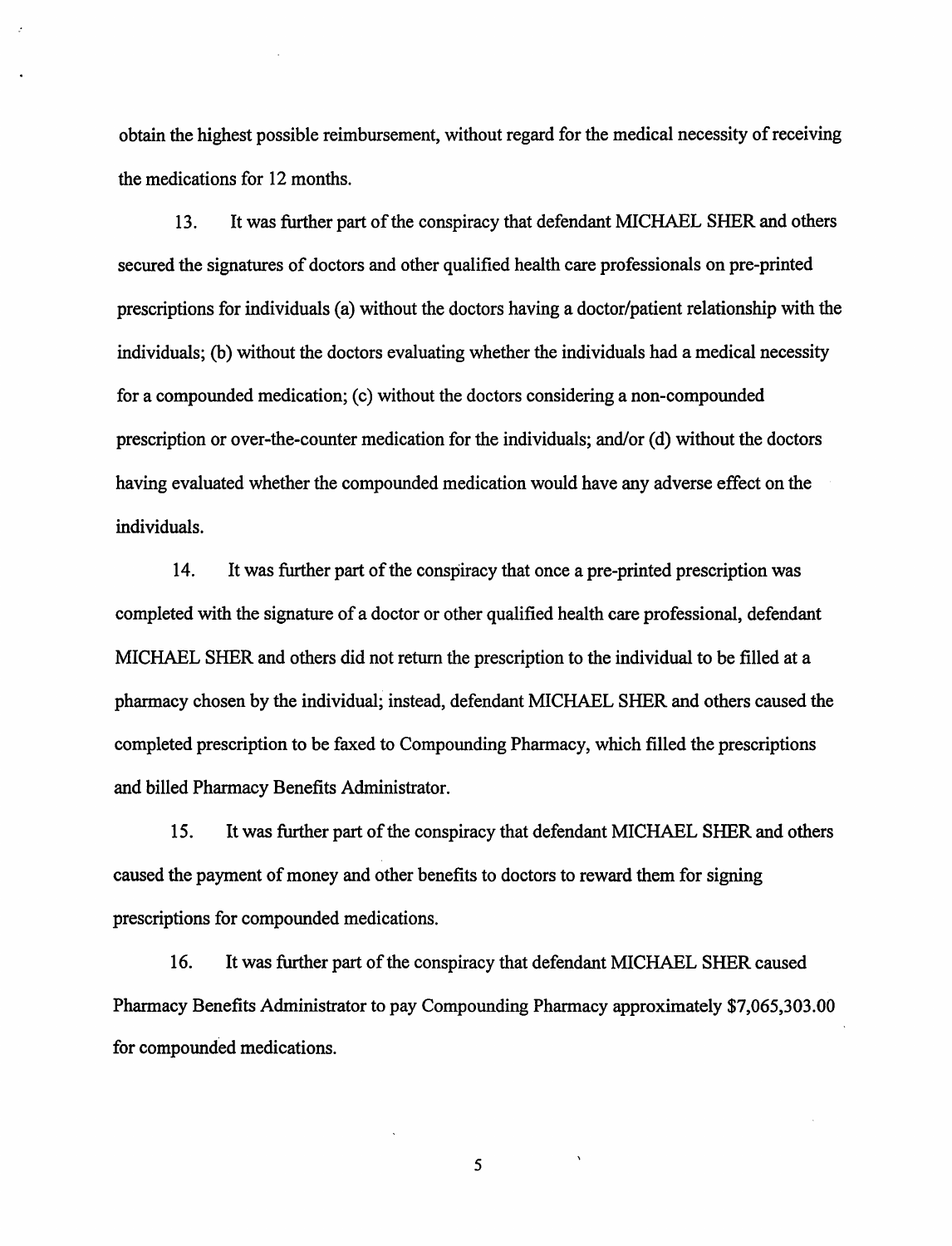17. It was further part of the conspiracy that defendant MICHAEL SHER received approximately \$1,728,372.29 in payments for submitting false and fraudulent claims for compounded medications.

In violation of Title 18, United States Code, Section 1349.